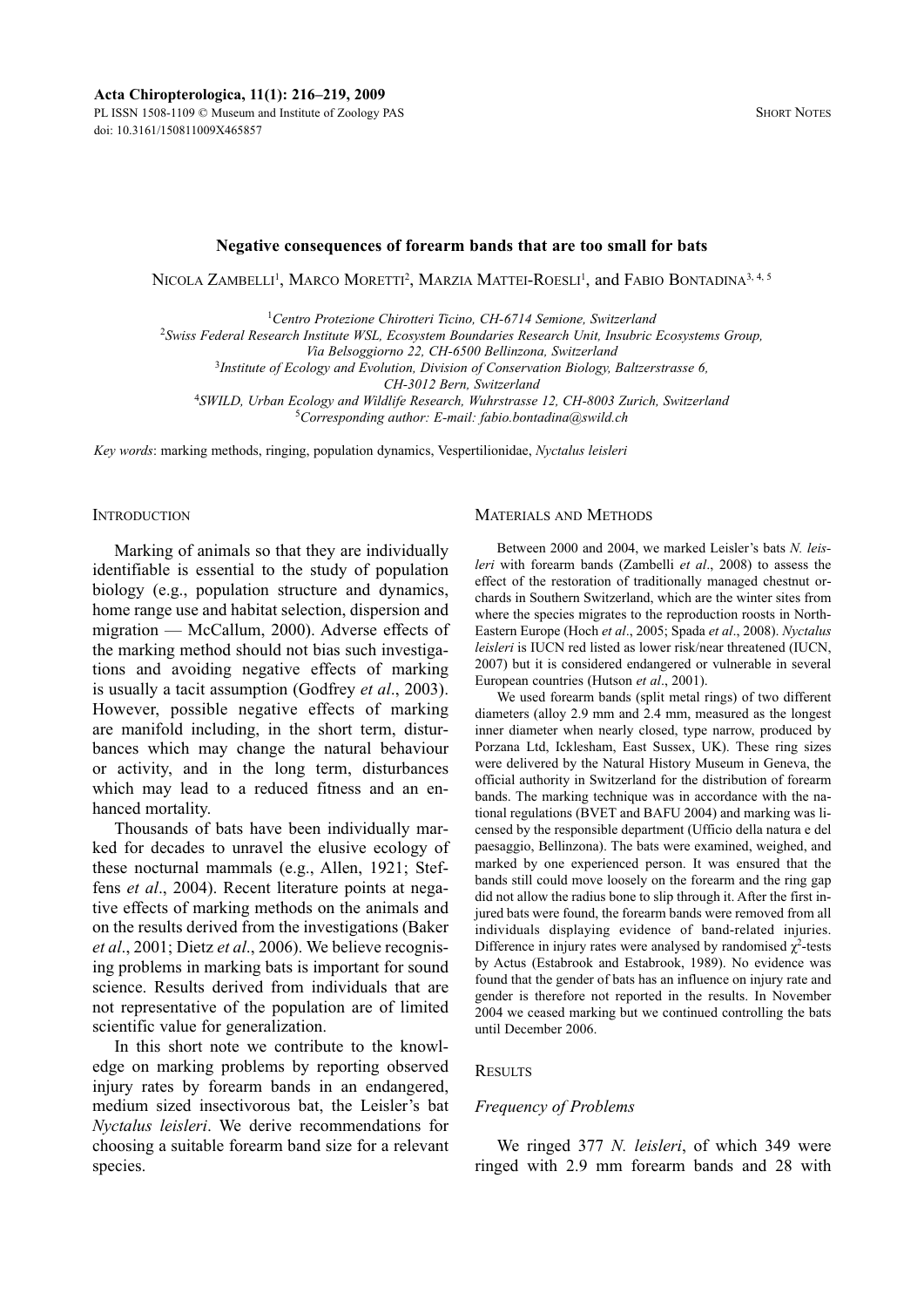| Forearm band     | Marked | Recaptured |               | Injured <sup>1, 2</sup> |               | No problem <sup><math>1, 3</math></sup> |      |
|------------------|--------|------------|---------------|-------------------------|---------------|-----------------------------------------|------|
|                  | n      | n          | $\frac{0}{0}$ | n                       | $\frac{0}{0}$ | n                                       | $\%$ |
| $2.4 \text{ mm}$ | 28     | 10         | 35.7          |                         | 40.0          |                                         | 30.0 |
| $2.9 \text{ mm}$ | 349    | 187        | 53.6          | 18                      | 9.6           | 167                                     | 89.3 |
| Total            | 377    | 197        | 52.3          | າາ                      |               | l 70                                    | 86.3 |

TABLE 1. Number of *N. leisleri* marked and recaptured and frequency of problems observed in relation to forearm band (diameter in mm), *n* indicates number of individuals

 $1$  — In relation to individuals recaptured

<sup>2</sup> — Five cases not categorized which showed signs of emerging problems

 $3$  — The forearm band was moving loose and no injuries were visible

2.4 mm forearm bands. In the reporting period of 6.5 years, 52.3% of the marked bats were recaptured (75 once, 122 between twice and 30 times) after a me dian period of 19 months (range 1 to 59 months). In total, we had 671 recaptures and every recaptured individual was controlled an average of 3.4 times (Table 1).

Overall 86.3% of the 197 recaptured bats had no visible problems with the forearm bands (Table 1), although 62% of these were recaptured two or more times. However, we found injuries caused by forearm bands in 22 individuals (11.2% of recaptures). 4 cases were related to bands with the small diameter of 2.4 mm (40% of the forearm bands of this diameter) while 18 were with bands of the larger diameter of 2.9 mm (9.6% of the forearm bands of this diameter,  $\chi^2 = 5.68$ ,  $P = 0.016$ ). In five additional cases (three of 2.4 mm, 2 of 2.9 mm) the forearm bands were removed because of evidence of emerging problems.

# *Type of Problems*

We observed four principal types of injuries: 1) Ingrown: in 9 individuals scar tissue had grown over parts of the band and the forearm band was partially embedded into the flesh (Fig. 1A). 2) Swelling of the forearm: in 12 cases the forearm bands provoked an inflammation (Fig. 1B). Possibly the bats had closed their own bands by biting themselves in response to being disturbed by the bands, which consequently hampered blood flow and resulted in dying tissue distal from the forearm band. 3) Perforation of wing membrane: in one individual the band had turned around and perforated the patagium (Fig. 1C). 4) Scraped and rubbed areas of the breast skin, at the zone of contact between breast and forearms when they are folded up during rest, was found in varying extents in some individuals with ingrown forearm bands, possibly as a related effect (Fig. 1D).

#### **DISCUSSION**

In this short note, we report a non negligible frequency of  $11.2\%$  of bat recaptures which, sometimes only after years, showed problems associated with forearm bands. No problems were observed in the majority of the marked bats.

Although the use of the smallest bands was stopped after the first recaptures with injuries, it became obvious that the injury rate was much higher with the smaller bands than with the larger ones. This indicates that the applied forearm band sizes are most probably the reason of the problems. The marking authority in Switzerland had suggested both band sizes as appropriate. However, in a white paper published later by Eurobats (2003), researchers from all over Europe made recommendations for band sizes, including the suggestion to use band sizes of 3.5 or even 4.2 mm for the study



FIG. 1. Typology of four problems caused by small forearm bands in 22 *N. leisleri* out of 197 marked bats recaptured. A ingrown,  $B$  — swelling,  $C$  — perforation,  $D$  — scraped zone on skin (location is marked by ellipse)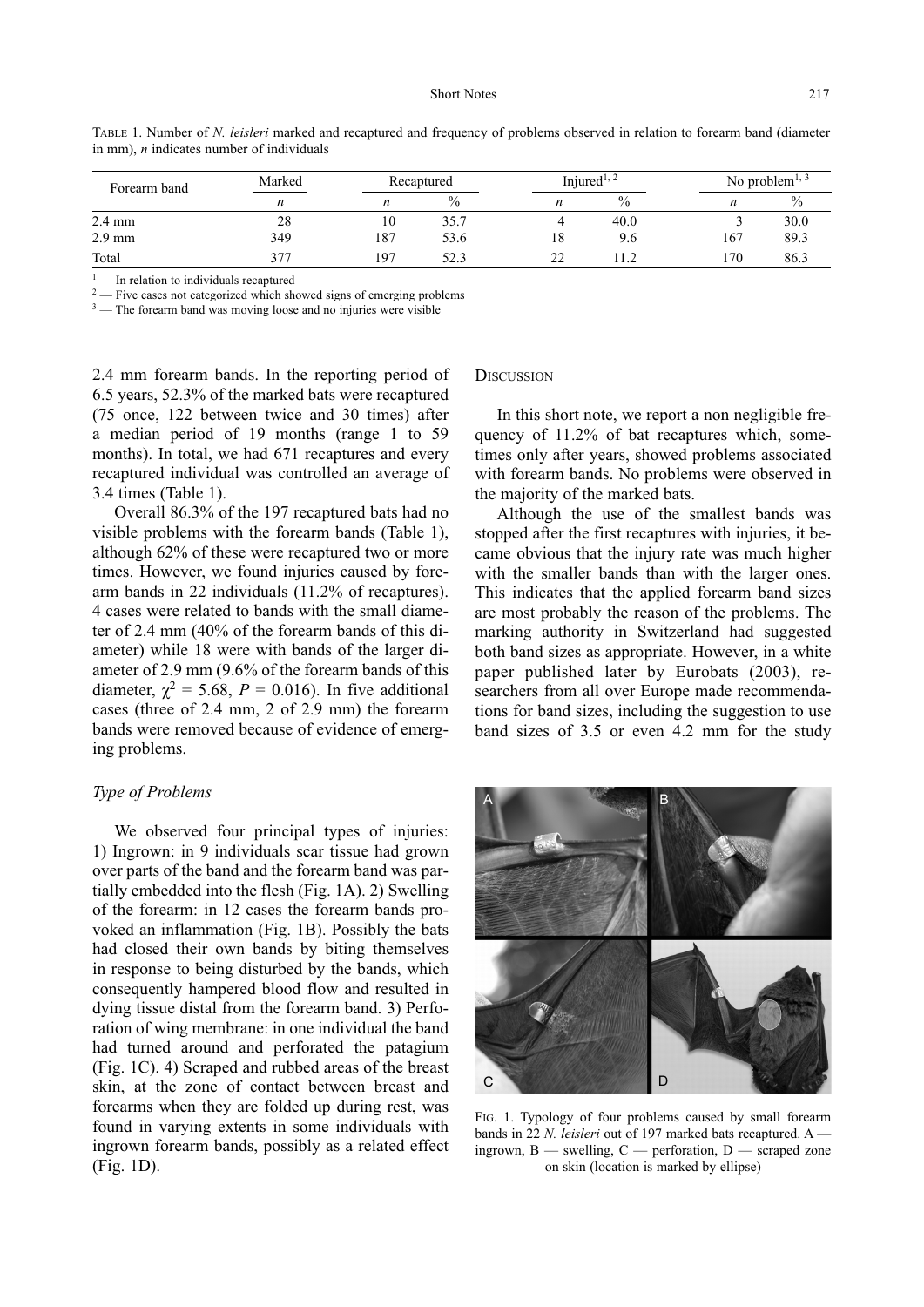species *N. leisleri*. A scatter plot of forearm size (as proxy for forearm thickness) by recommended forearm band diameter shows the general, and not surprising, relationship: the larger a bat, the larger the recommended band size (Fig. 2). However, there are some important deviations from the marked trend line: one case considers our study species *N. leisleri*. Both of the forearm band diameters recommended by Eurobats are larger then those suggested by the regression line and they are much larger then the bands used in our study (Fig. 2). Furthermore there are some recommendations which lie clearly below the regression line (see arrows in Fig. 2). They may all be subject to problems after marking, as happened in our study, and the application of these forearm bands should be evaluated carefully. Additionally there are recommended band sizes which are much above the trend line, thus they are possibly too large for a given forearm size.

We should remember that most of the recaptured bats (86%) in our study did not show any problems with the applied forearm bands. In the others, problems arose with time lags of between one and 59 months. Therefore we assume that problems were initiated by a sporadic event (e.g., some dirtying).

This seems to be favoured by relatively small bands, as there are only few observations of similar problems when larger bands have been applied (W. Schorcht, personal communication).

The optimal type of forearm band depends on several factors, including the wing morphology. The Rhinolophid species with a prolonged propatagium, for example, are especially prone to problems when small wing bands are used (Dietz *et al*., 2006). Long-term marking in greater horseshoe bats (Ransome, 1990) revealed few problems, suggesting that they require rather oversized bands, so that the free movement of the forearm band is guaranteed (Bontadina *et al*., 2006).

We observed four types of injuries caused by the forearm bands. The wing perforation injury did not obviously negatively affect the health status of the bat. However, it is most probable that the health – and as a consequence eventually also the fitness – of the affected individuals may be seriously influenced by the observed inflammation and irritation of the skin and the tissue. Although no mortality could be directly attributed to the observed forearm band problems, we have to consider that the number of injuries may be underestimated because very severe



FIG. 2. Forearm band sizes recommended by experts ( $n = 44$ ) in relation to mean forearm size of 35 European bat species (Eurobats, 2003). Our population study with *N. leisleri* started with bands of 2.4 and 2.9 mm diameter (marked as grey squares), the Eurobats recommendations for this species, released three years afterwards, are marked with circle. The arrows indicate questionable recommendations when compared with a trend line fitting the recommended forearm band diameters  $(y)$  to the forearm size  $(x)$  $[\ln(y) = 0.310 + 0.021x]$ : 1 = *Miniopterus schreibersii*, 2 = *Nyctalus noctula*, 3 = bat species with forearm size  $\geq 57$  mm and recommended band size of 4.2 mm